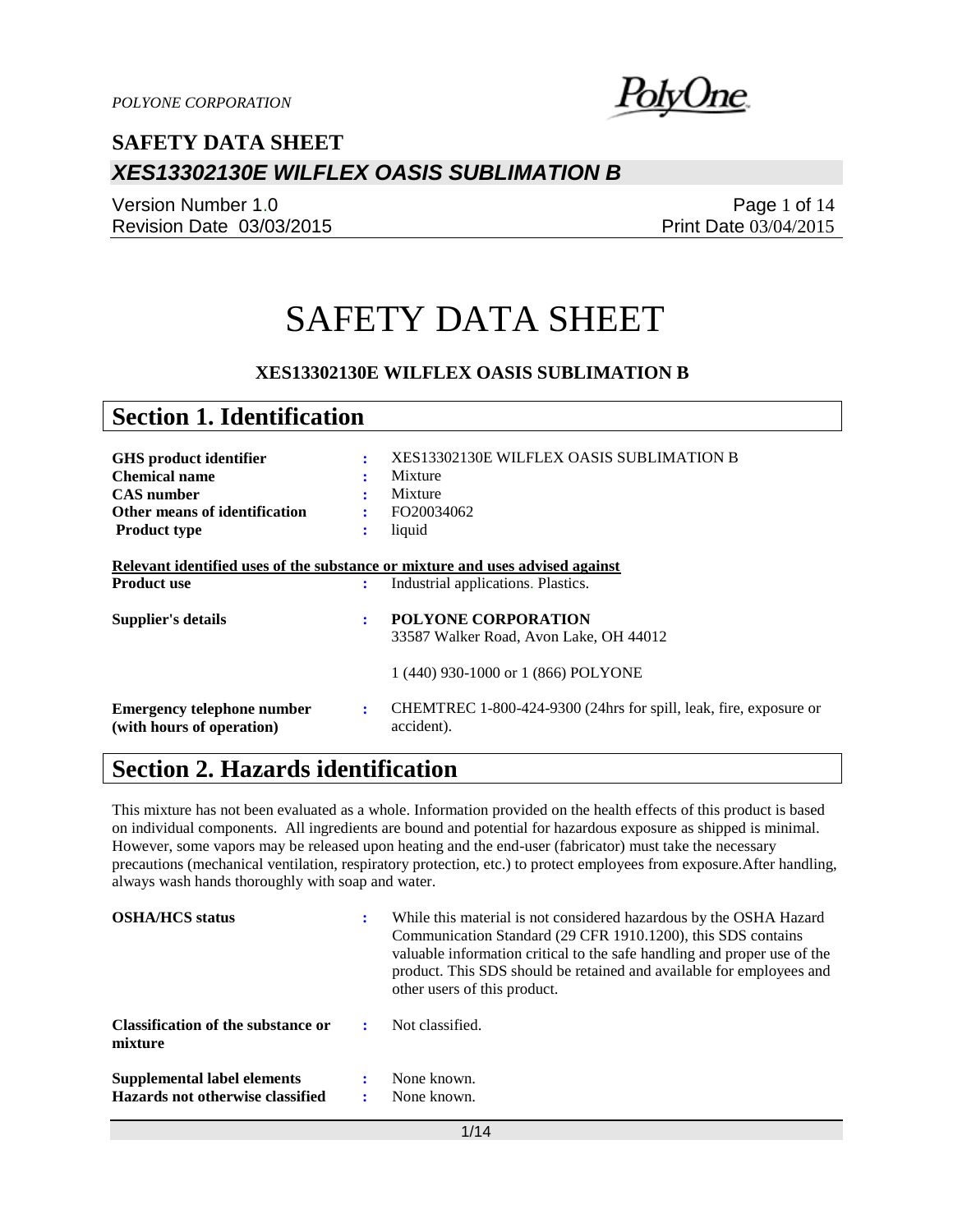

Version Number 1.0 Revision Date 03/03/2015

Page 2 of 14 Print Date 03/04/2015

### **Section 3. Composition/information on ingredients**

**Substance/mixture :** Mixture **Chemical name :** Mixture **Other means of identification :** FO20034062

**CAS number/other identifiers**

| <b>Ingredient name</b> | $\frac{6}{10}$ | <b>CAS</b> number |
|------------------------|----------------|-------------------|
| Urea                   | $1 - 5$        | $57-13-6$         |
|                        |                |                   |
|                        |                |                   |
| Poly(dimethylsiloxane) | $1 - 5$        | 63148-62-9        |
|                        |                |                   |
|                        |                |                   |

Any concentration shown as a range is to protect confidentiality or is due to batch variation.

**There are no additional ingredients present which, within the current knowledge of the supplier and in the concentrations applicable, are classified as hazardous to health or the environment and hence require reporting in this section.**

**Occupational exposure limits, if available, are listed in Section 8.**

### **Section 4. First aid measures**

**Description of necessary first aid measures**

| Eye contact         |   | Immediately flush eyes with plenty of water, occasionally lifting the<br>upper and lower eyelids. Check for and remove any contact lenses.<br>Get medical attention if irritation occurs.                                                                                                                     |
|---------------------|---|---------------------------------------------------------------------------------------------------------------------------------------------------------------------------------------------------------------------------------------------------------------------------------------------------------------|
| <b>Inhalation</b>   | ÷ | Remove victim to fresh air and keep at rest in a position comfortable<br>for breathing. Get medical attention if symptoms occur. In case of<br>inhalation of decomposition products in a fire, symptoms may be<br>delayed. The exposed person may need to be kept under medical<br>surveillance for 48 hours. |
| <b>Skin contact</b> | ÷ | Flush contaminated skin with plenty of water. Remove contaminated<br>clothing and shoes. Get medical attention if symptoms occur.                                                                                                                                                                             |
| <b>Ingestion</b>    | ÷ | Wash out mouth with water. Remove victim to fresh air and keep at<br>rest in a position comfortable for breathing. If material has been<br>swallowed and the exposed person is conscious, give small quantities<br>of water to drink. Do not induce vomiting unless directed to do so by                      |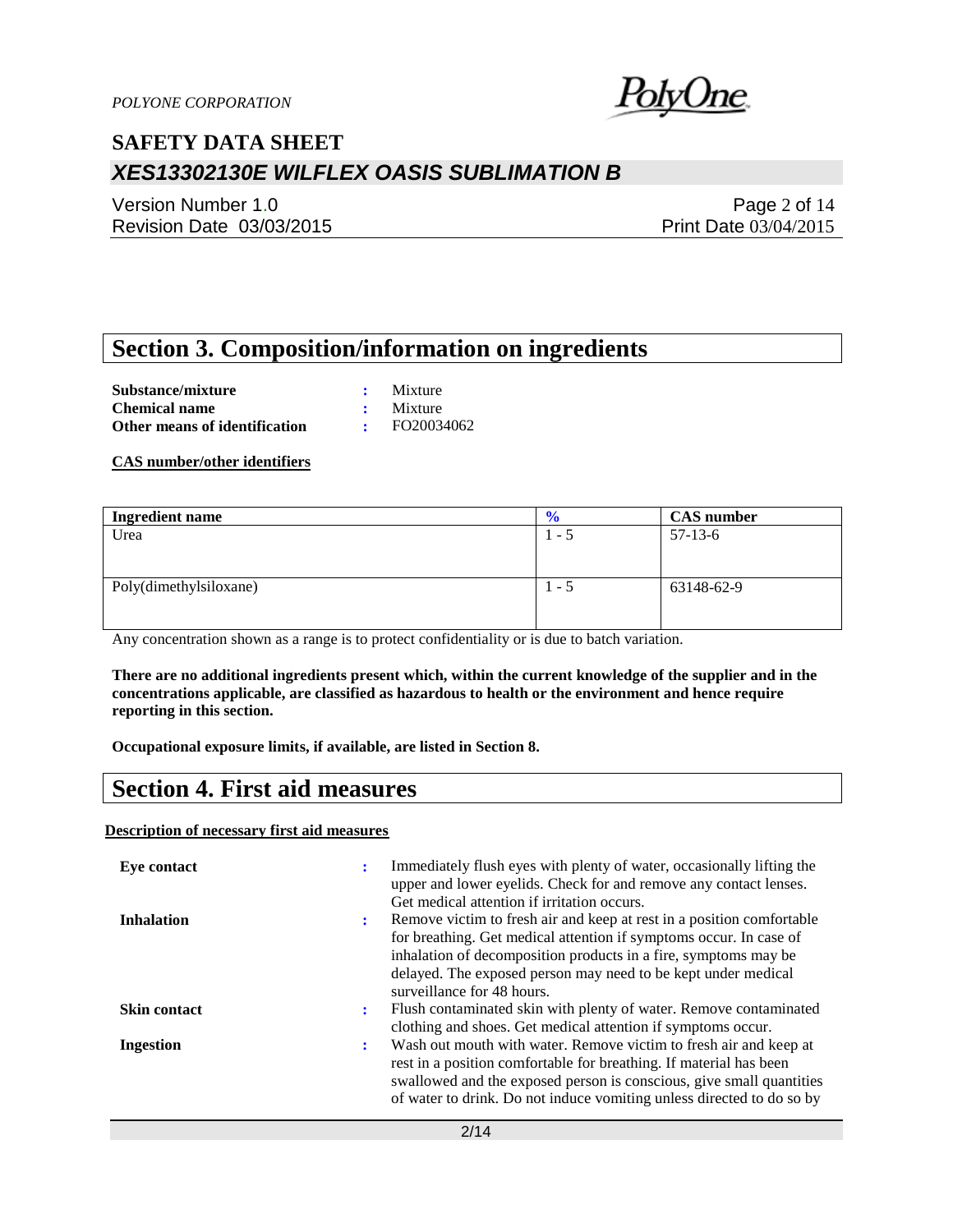

Version Number 1.0 Revision Date 03/03/2015

Page 3 of 14 Print Date 03/04/2015

medical personnel. Get medical attention if symptoms occur.

### **Most important symptoms/effects, acute and delayed**

#### **Potential acute health effects**

| <b>Eye contact</b><br><b>Inhalation</b><br><b>Skin contact</b><br><b>Ingestion</b> | ÷<br>÷<br>÷<br>÷     | No known significant effects or critical hazards.<br>Exposure to decomposition products may cause a health hazard.<br>Serious effects may be delayed following exposure.<br>No known significant effects or critical hazards.<br>No known significant effects or critical hazards. |
|------------------------------------------------------------------------------------|----------------------|------------------------------------------------------------------------------------------------------------------------------------------------------------------------------------------------------------------------------------------------------------------------------------|
| Over-exposure signs/symptoms                                                       |                      |                                                                                                                                                                                                                                                                                    |
| <b>Eye contact</b>                                                                 | ÷                    | No specific data.                                                                                                                                                                                                                                                                  |
| <b>Inhalation</b>                                                                  | ÷                    | No specific data.                                                                                                                                                                                                                                                                  |
| <b>Skin contact</b>                                                                | ÷                    | No specific data.                                                                                                                                                                                                                                                                  |
| <b>Ingestion</b>                                                                   | ÷                    | No specific data.                                                                                                                                                                                                                                                                  |
|                                                                                    |                      | Indication of immediate medical attention and special treatment needed, if necessary                                                                                                                                                                                               |
| Notes to physician                                                                 | $\ddot{\phantom{a}}$ | In case of inhalation of decomposition products in a fire, symptoms<br>may be delayed. The exposed person may need to be kept under<br>medical surveillance for 48 hours.                                                                                                          |
| <b>Specific treatments</b>                                                         | $\ddot{\cdot}$       | No specific treatment.                                                                                                                                                                                                                                                             |
| <b>Protection of first-aiders</b>                                                  | ÷                    | No action shall be taken involving any personal risk or without<br>suitable training.                                                                                                                                                                                              |

**See toxicological information (Section 11)**

### **Section 5. Fire-fighting measures**

#### **Extinguishing media**

| Suitable extinguishing media<br>Unsuitable extinguishing media                                      | In case of fire, use water spray (fog), foam, dry chemical or $CO2$ .<br>None known.                                                                                                                          |
|-----------------------------------------------------------------------------------------------------|---------------------------------------------------------------------------------------------------------------------------------------------------------------------------------------------------------------|
| Specific hazards arising from the<br>chemical<br><b>Hazardous thermal</b><br>decomposition products | In a fire or if heated, a pressure increase will occur and the container<br>may burst.<br>Decomposition products may include the following materials:<br>carbon dioxide<br>carbon monoxide<br>nitrogen oxides |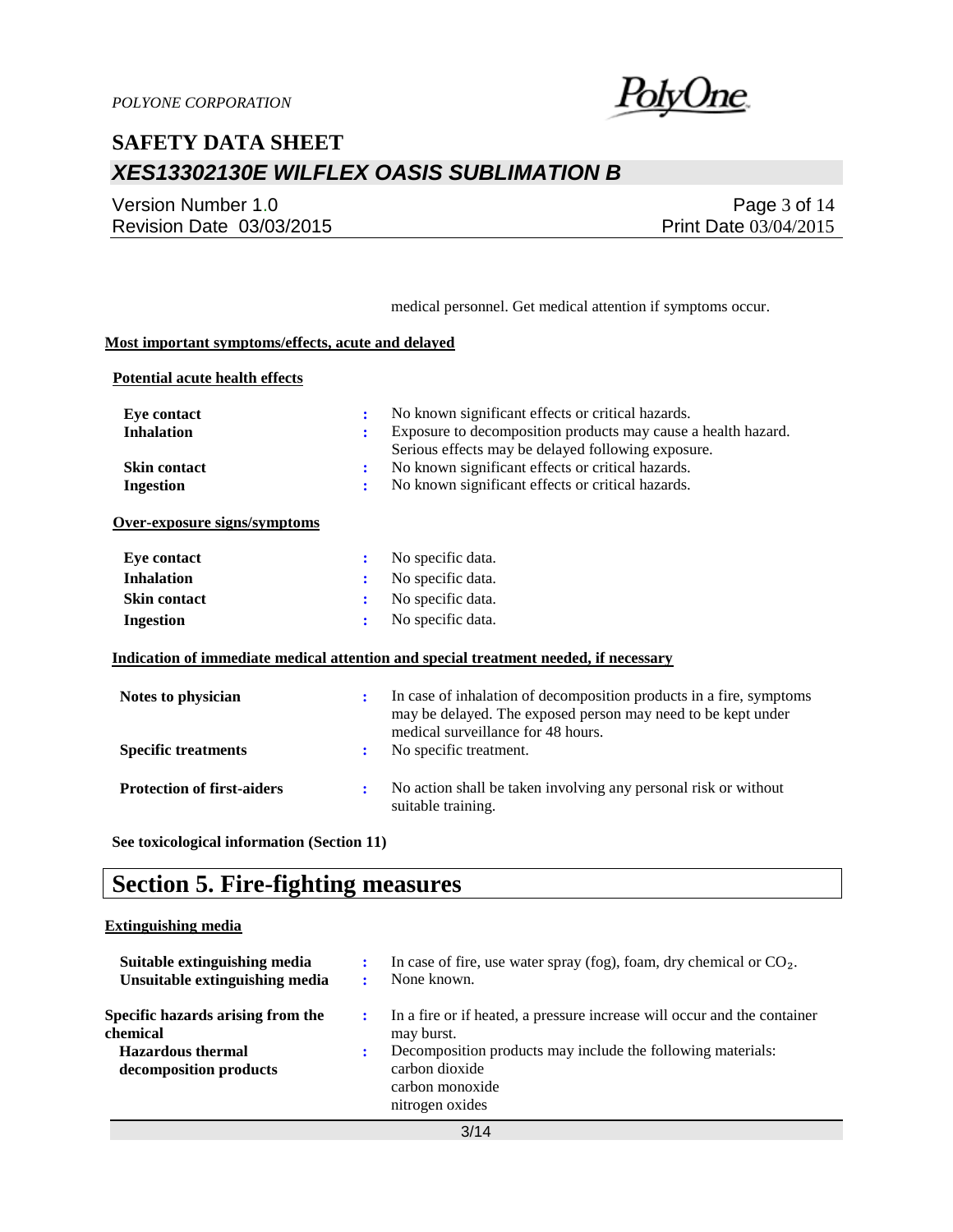

| Version Number 1.0       | Page 4 of $14$               |
|--------------------------|------------------------------|
| Revision Date 03/03/2015 | <b>Print Date 03/04/2015</b> |

| Special protective actions for fire-<br><b>fighters</b> | Promptly isolate the scene by removing all persons from the vicinity<br>of the incident if there is a fire. No action shall be taken involving any<br>personal risk or without suitable training. |
|---------------------------------------------------------|---------------------------------------------------------------------------------------------------------------------------------------------------------------------------------------------------|
| Special protective equipment for<br>fire-fighters       | Fire-fighters should wear appropriate protective equipment and self-<br>contained breathing apparatus (SCBA) with a full face-piece operated<br>in positive pressure mode.                        |

### **Section 6. Accidental release measures**

#### **Personal precautions, protective equipment and emergency procedures**

| For non-emergency personnel                           | $\ddot{\cdot}$ | No action shall be taken involving any personal risk or without<br>suitable training. Evacuate surrounding areas. Keep unnecessary and<br>unprotected personnel from entering. Do not touch or walk through<br>spilled material. Put on appropriate personal protective equipment.                                                                                                                                                                                                                                                                                                             |
|-------------------------------------------------------|----------------|------------------------------------------------------------------------------------------------------------------------------------------------------------------------------------------------------------------------------------------------------------------------------------------------------------------------------------------------------------------------------------------------------------------------------------------------------------------------------------------------------------------------------------------------------------------------------------------------|
| For emergency responders                              | $\ddot{\cdot}$ | If specialised clothing is required to deal with the spillage, take note of<br>any information in Section 8 on suitable and unsuitable materials. See<br>also the information in "For non-emergency personnel".                                                                                                                                                                                                                                                                                                                                                                                |
| <b>Environmental precautions</b>                      | $\ddot{\cdot}$ | Avoid dispersal of spilled material and runoff and contact with soil,<br>waterways, drains and sewers. Inform the relevant authorities if the<br>product has caused environmental pollution (sewers, waterways, soil<br>or air).                                                                                                                                                                                                                                                                                                                                                               |
| Methods and materials for containment and cleaning up |                |                                                                                                                                                                                                                                                                                                                                                                                                                                                                                                                                                                                                |
| <b>Small spill</b>                                    | $\ddot{\cdot}$ | Stop leak if without risk. Move containers from spill area. Dilute with<br>water and mop up if water-soluble. Alternatively, or if water-<br>insoluble, absorb with an inert dry material and place in an appropriate<br>waste disposal container. Dispose of via a licensed waste disposal<br>contractor.                                                                                                                                                                                                                                                                                     |
| Large spill                                           | $\ddot{\cdot}$ | Stop leak if without risk. Move containers from spill area. Prevent<br>entry into sewers, water courses, basements or confined areas. Wash<br>spillages into an effluent treatment plant or proceed as follows.<br>Contain and collect spillage with non-combustible, absorbent material<br>e.g. sand, earth, vermiculite or diatomaceous earth and place in<br>container for disposal according to local regulations (see Section 13).<br>Dispose of via a licensed waste disposal contractor. Note: see Section<br>1 for emergency contact information and Section 13 for waste<br>disposal. |

# **Section 7. Handling and storage**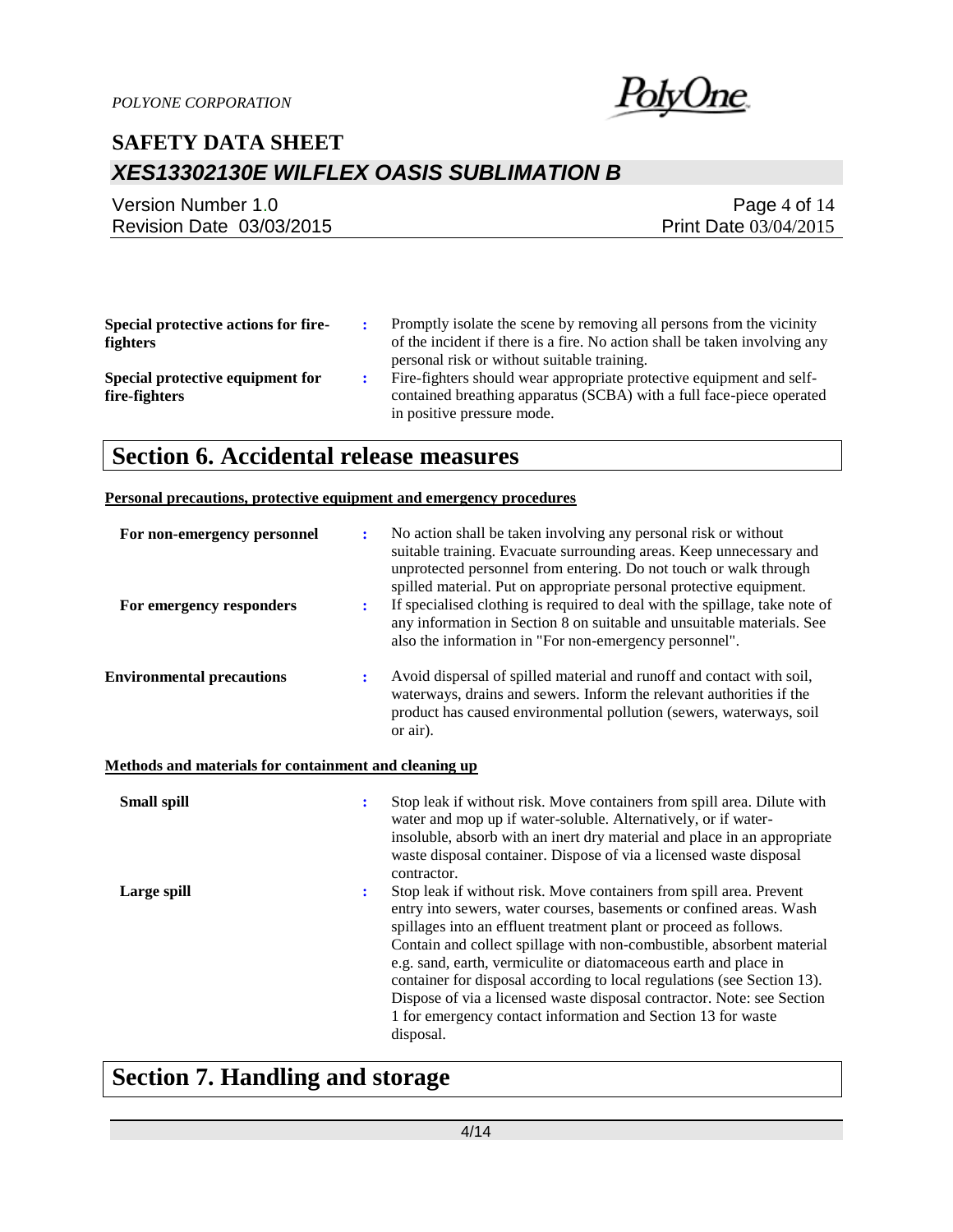

| Version Number 1.0       | Page 5 of $14$        |
|--------------------------|-----------------------|
| Revision Date 03/03/2015 | Print Date 03/04/2015 |

#### **Precautions for safe handling**

| <b>Protective measures</b><br>Advice on general occupational<br>hygiene | ٠ | Put on appropriate personal protective equipment (see Section 8).<br>Eating, drinking and smoking should be prohibited in areas where this<br>material is handled, stored and processed. Workers should wash hands<br>and face before eating, drinking and smoking. Remove contaminated<br>clothing and protective equipment before entering eating areas. See<br>also Section 8 for additional information on hygiene measures.                                                                               |
|-------------------------------------------------------------------------|---|----------------------------------------------------------------------------------------------------------------------------------------------------------------------------------------------------------------------------------------------------------------------------------------------------------------------------------------------------------------------------------------------------------------------------------------------------------------------------------------------------------------|
| Conditions for safe storage,<br>including any incompatibilities         |   | Store in accordance with local regulations. Store in original container<br>protected from direct sunlight in a dry, cool and well-ventilated area,<br>away from incompatible materials (see Section 10) and food and<br>drink. Keep container tightly closed and sealed until ready for use.<br>Containers that have been opened must be carefully resealed and kept<br>upright to prevent leakage. Do not store in unlabeled containers. Use<br>appropriate containment to avoid environmental contamination. |

# **Section 8. Exposure controls/personal protection**

### **Control parameters**

### **Occupational exposure limits**

| <b>Ingredient name</b>                      | <b>Exposure limits</b>                                                                                |
|---------------------------------------------|-------------------------------------------------------------------------------------------------------|
| Urea                                        | <b>AIHA WEEL (1999-01-01)</b>                                                                         |
|                                             | Time Weighted Average (TWA) 10 mg/m3                                                                  |
|                                             | NIOSH REL (2005-09-30)                                                                                |
|                                             |                                                                                                       |
|                                             |                                                                                                       |
| Appropriate engineering controls<br>÷       | Good general ventilation should be sufficient to control worker<br>exposure to airborne contaminants. |
| <b>Environmental exposure controls</b><br>÷ | Emissions from ventilation or work process equipment should be                                        |
|                                             | checked to ensure they comply with the requirements of                                                |
|                                             | environmental protection legislation. In some cases, fume scrubbers,                                  |
|                                             | filters or engineering modifications to the process equipment will be                                 |
|                                             | necessary to reduce emissions to acceptable levels.                                                   |
|                                             |                                                                                                       |
| <b>Individual protection measures</b>       |                                                                                                       |
| <b>Hygiene</b> measures                     | Wash hands, forearms and face thoroughly after handling chemical                                      |
|                                             | products, before eating, smoking and using the lavatory and at the end                                |
|                                             | of the working period. Appropriate techniques should be used to                                       |
|                                             | remove potentially contaminated clothing. Wash contaminated                                           |
|                                             | 5/14                                                                                                  |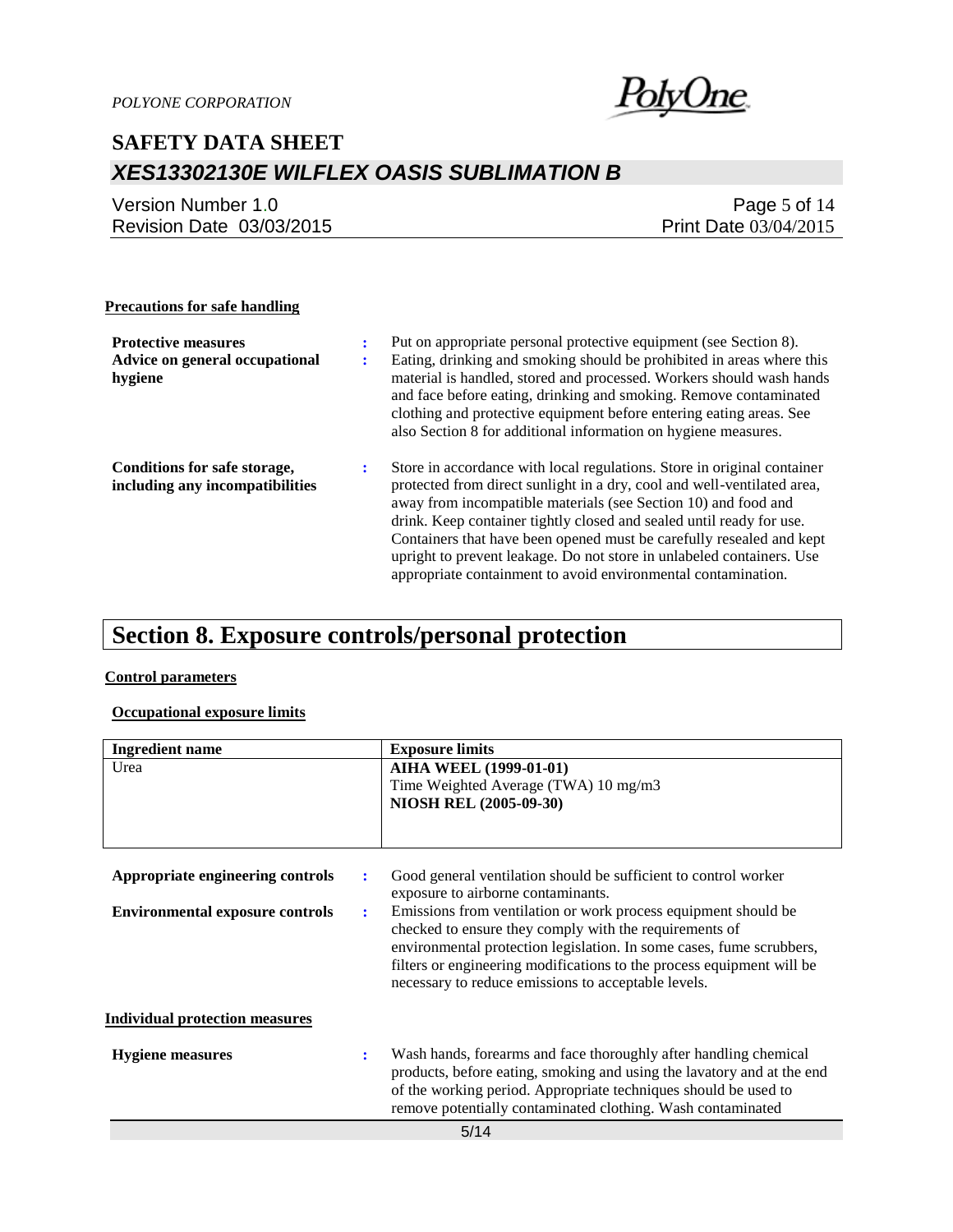

| Version Number 1.0       | Page 6 of $14$               |
|--------------------------|------------------------------|
| Revision Date 03/03/2015 | <b>Print Date 03/04/2015</b> |

| <b>Eye/face protection</b>    | clothing before reusing. Ensure that eyewash stations and safety<br>showers are close to the workstation location.<br>Safety eyewear complying with an approved standard should be used<br>÷<br>when a risk assessment indicates this is necessary to avoid exposure to<br>liquid splashes, mists, gases or dusts. If contact is possible, the<br>following protection should be worn, unless the assessment indicates a<br>higher degree of protection: safety glasses with side-shields. |
|-------------------------------|--------------------------------------------------------------------------------------------------------------------------------------------------------------------------------------------------------------------------------------------------------------------------------------------------------------------------------------------------------------------------------------------------------------------------------------------------------------------------------------------|
| <b>Skin protection</b>        |                                                                                                                                                                                                                                                                                                                                                                                                                                                                                            |
| <b>Hand protection</b>        | Chemical-resistant, impervious gloves complying with an approved<br>÷<br>standard should be worn at all times when handling chemical products<br>if a risk assessment indicates this is necessary.                                                                                                                                                                                                                                                                                         |
| <b>Body protection</b>        | Personal protective equipment for the body should be selected based<br>$\ddot{\cdot}$<br>on the task being performed and the risks involved and should be<br>approved by a specialist before handling this product.                                                                                                                                                                                                                                                                        |
| Other skin protection         | Appropriate footwear and any additional skin protection measures<br>÷<br>should be selected based on the task being performed and the risks<br>involved and should be approved by a specialist before handling this<br>product.                                                                                                                                                                                                                                                            |
| <b>Respiratory protection</b> | Use a properly fitted, air-purifying or air-fed respirator complying<br>÷<br>with an approved standard if a risk assessment indicates this is<br>necessary. Respirator selection must be based on known or anticipated<br>exposure levels, the hazards of the product and the safe working limits<br>of the selected respirator.                                                                                                                                                           |

# **Section 9. Physical and chemical properties**

#### **Appearance**

| <b>Physical state</b>            | ÷              | liquid [liquid]              |
|----------------------------------|----------------|------------------------------|
| Color                            | ÷              | <b>NO PIGMENT</b>            |
| Odor                             | ÷              | Not available.               |
| <b>Odor threshold</b>            | ÷              | Not available.               |
| рH                               | ፡              | Not available.               |
| <b>Melting point</b>             | ፡              | Not available.               |
| <b>Boiling point</b>             | ÷              | Not available.               |
| <b>Flash point</b>               | ٠              | Not available.               |
| <b>Burning time</b>              | ÷              | Not available.               |
| <b>Burning rate</b>              | ÷              | Not available.               |
| <b>Evaporation rate</b>          | ÷              | Not available.               |
| <b>Flammability (solid, gas)</b> | ÷              | Not available.               |
| Lower and upper explosive        | $\ddot{\cdot}$ | <b>Lower:</b> Not available. |
| (flammable) limits               |                | <b>Upper:</b> Not available. |
| Vapor pressure                   | ፡              | Not available.               |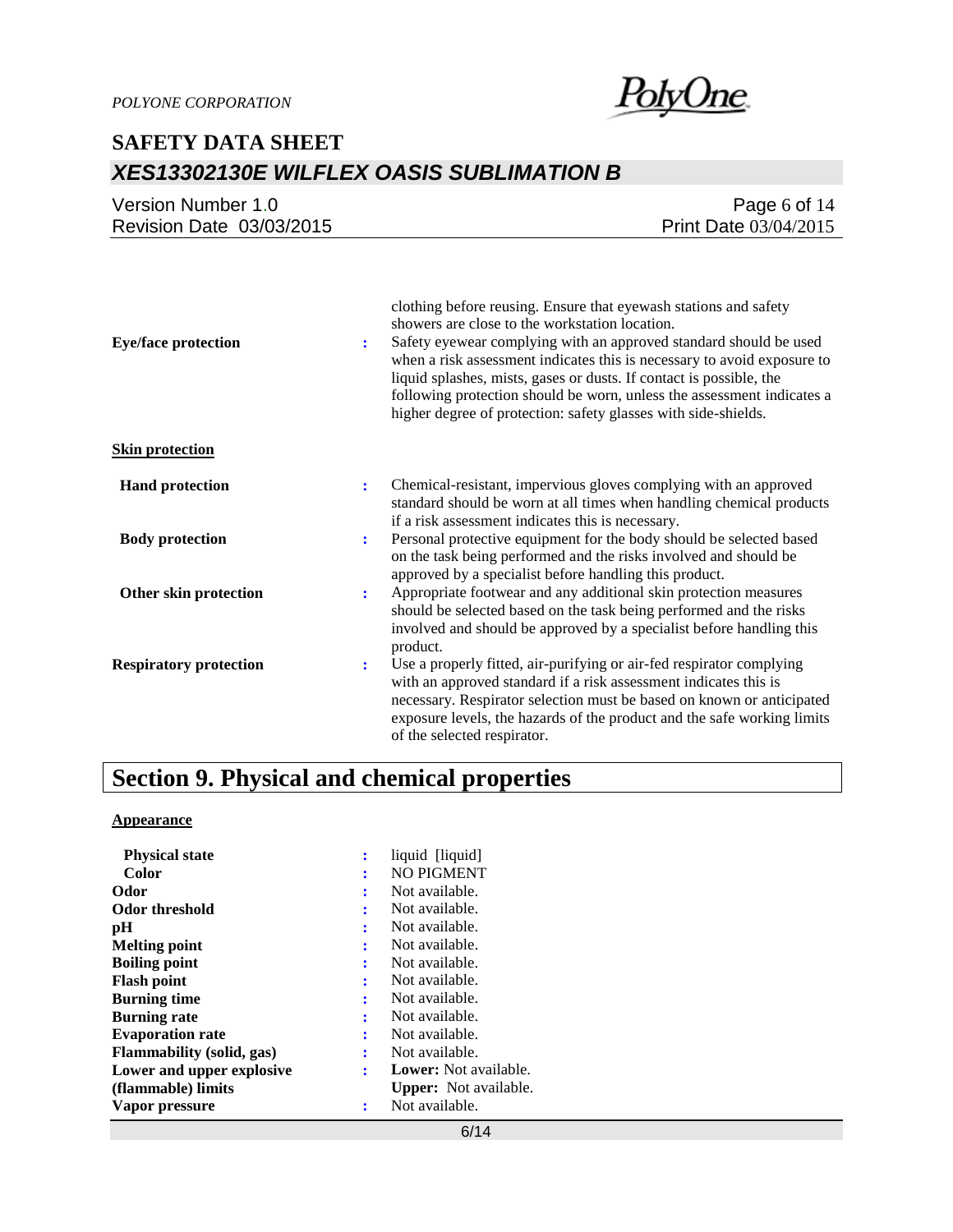

### Version Number 1.0 Revision Date 03/03/2015

### Page 7 of 14 Print Date 03/04/2015

| <b>Vapor density</b>             | ፡ | Not available.                   |
|----------------------------------|---|----------------------------------|
| <b>Relative density</b>          | ÷ | Not available.                   |
| Solubility                       | ÷ | Not available.                   |
| Solubility in water              | : | Not available.                   |
| <b>Partition coefficient: n-</b> | ÷ | Not available.                   |
| octanol/water                    |   |                                  |
| <b>Auto-ignition temperature</b> | ÷ | Not available.                   |
| <b>Decomposition temperature</b> | ÷ | Not available.                   |
| SADT                             | ÷ | Not available.                   |
| <b>Viscosity</b>                 | ÷ | <b>Dynamic:</b> Not available.   |
|                                  |   | <b>Kinematic:</b> Not available. |

# **Section 10. Stability and reactivity**

| <b>Reactivity</b>                          | ٠                    | No specific test data related to reactivity available for this product or<br>its ingredients.           |
|--------------------------------------------|----------------------|---------------------------------------------------------------------------------------------------------|
| <b>Chemical stability</b>                  | ٠                    | Stable under recommended storage and handling conditions (see<br>Section 7).                            |
| <b>Possibility of hazardous reactions</b>  | $\ddot{\phantom{a}}$ | Under normal conditions of storage and use, hazardous reactions will<br>not occur.                      |
| <b>Conditions to avoid</b>                 |                      | Keep away from extreme heat and oxidizing agents.                                                       |
| <b>Incompatible materials</b>              |                      | Keep away from strong acids.<br>Oxidizer.                                                               |
| <b>Hazardous decomposition</b><br>products | ÷                    | Under normal conditions of storage and use, hazardous decomposition<br>products should not be produced. |

### **Section 11. Toxicological information**

This mixture has not been evaluated as a whole for health effects. Exposure effects listed are based on existing health data for the individual components which comprise the mixture.

#### **Information on toxicological effects**

#### **Acute toxicity**

| <b>Product/ingredient name</b> | <b>Result</b> | <b>Species</b> | <b>Dose</b>   | Exposure |
|--------------------------------|---------------|----------------|---------------|----------|
| Urea                           |               |                |               |          |
|                                | LD50 Oral     | Rat            | $8,471$ mg/kg | -        |
| Poly(dimethylsiloxane)         |               |                |               |          |

 **Conclusion/Summary :** Mixture.Not fully tested.

#### **Irritation/Corrosion**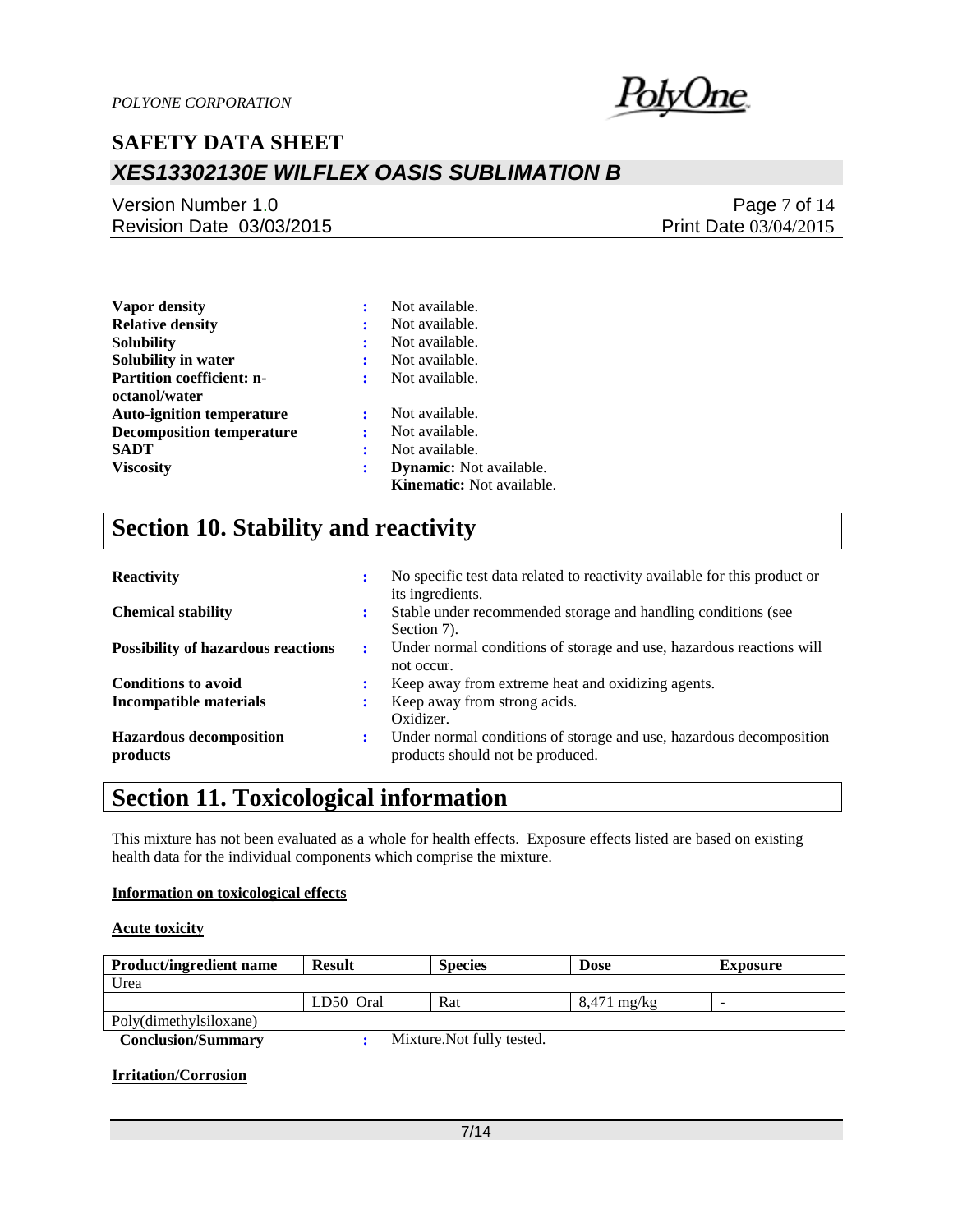

Version Number 1.0 Revision Date 03/03/2015

Page 8 of 14 Print Date 03/04/2015

| Product/ingredient name                                              | <b>Result</b>        | <b>Species</b>            | Score | <b>Exposure</b> | <b>Observation</b> |
|----------------------------------------------------------------------|----------------------|---------------------------|-------|-----------------|--------------------|
| Urea                                                                 | Skin-                | Human                     |       | $24$ hrs        |                    |
|                                                                      | Moderate             |                           |       |                 |                    |
|                                                                      | irritant             |                           |       |                 |                    |
|                                                                      | Skin - Mild          | Human                     |       | 72 hrs          | $\overline{a}$     |
|                                                                      | irritant             |                           |       |                 |                    |
| Poly(dimethylsiloxane)                                               | Eyes -<br>Moderate   | Rabbit                    |       | 24 hrs          | $\sim$             |
|                                                                      | irritant             |                           |       |                 |                    |
|                                                                      | Skin - Mild          | Rabbit                    |       | 24 hrs          | $\overline{a}$     |
|                                                                      | irritant             |                           |       |                 |                    |
| <b>Conclusion/Summary</b>                                            |                      |                           |       |                 |                    |
| <b>Skin</b>                                                          | $\ddot{\cdot}$       | Mixture.Not fully tested. |       |                 |                    |
| <b>Eyes</b>                                                          | $\ddot{\cdot}$       | Mixture.Not fully tested. |       |                 |                    |
| <b>Respiratory</b>                                                   | ÷                    | Mixture.Not fully tested. |       |                 |                    |
| <b>Sensitization</b>                                                 |                      |                           |       |                 |                    |
| <b>Conclusion/Summary</b>                                            |                      |                           |       |                 |                    |
| Skin                                                                 | $\ddot{\phantom{a}}$ | Mixture.Not fully tested. |       |                 |                    |
| <b>Respiratory</b>                                                   | ÷                    | Mixture.Not fully tested. |       |                 |                    |
|                                                                      |                      |                           |       |                 |                    |
| <b>Mutagenicity</b>                                                  |                      |                           |       |                 |                    |
| <b>Conclusion/Summary</b>                                            | $\ddot{\cdot}$       | Mixture.Not fully tested. |       |                 |                    |
| Carcinogenicity                                                      |                      |                           |       |                 |                    |
| <b>Conclusion/Summary</b>                                            | $\ddot{\cdot}$       | Mixture.Not fully tested. |       |                 |                    |
| <b>Reproductive toxicity</b>                                         |                      |                           |       |                 |                    |
| <b>Conclusion/Summary</b>                                            | $\ddot{\cdot}$       | Mixture.Not fully tested. |       |                 |                    |
| <b>Teratogenicity</b>                                                |                      |                           |       |                 |                    |
| <b>Conclusion/Summary</b>                                            | $\ddot{\cdot}$       | Mixture.Not fully tested. |       |                 |                    |
| Specific target organ toxicity (single exposure)<br>Not available.   |                      |                           |       |                 |                    |
| Specific target organ toxicity (repeated exposure)<br>Not available. |                      |                           |       |                 |                    |
| <b>Aspiration hazard</b>                                             |                      |                           |       |                 |                    |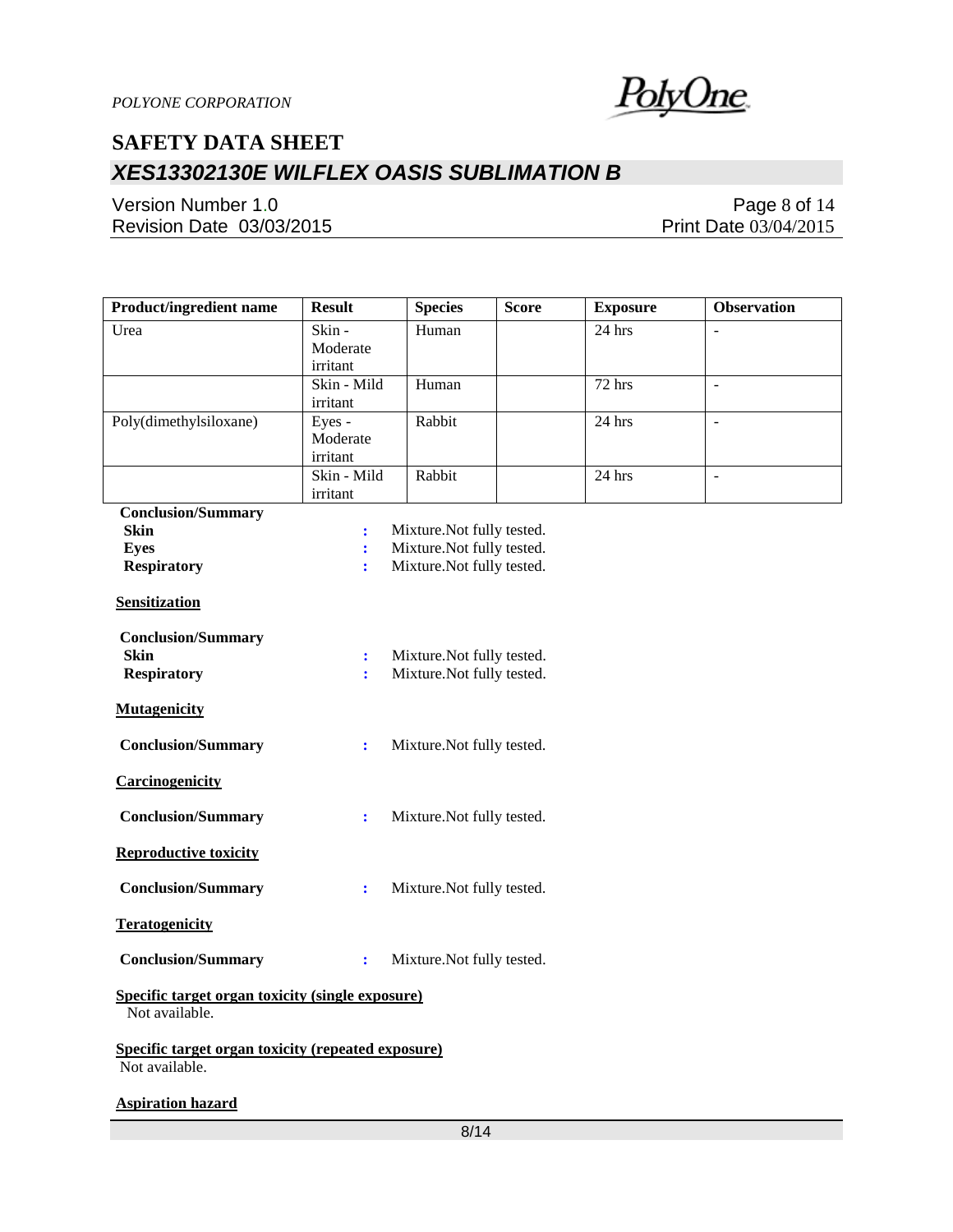

Version Number 1.0 Revision Date 03/03/2015

Page 9 of 14 Print Date 03/04/2015

| Not available.                                                                                                                                |                                                                                |                                                                                                                                                                                                                                                                                                                            |
|-----------------------------------------------------------------------------------------------------------------------------------------------|--------------------------------------------------------------------------------|----------------------------------------------------------------------------------------------------------------------------------------------------------------------------------------------------------------------------------------------------------------------------------------------------------------------------|
| Information on the likely routes of<br>exposure                                                                                               | ÷                                                                              | Not available.                                                                                                                                                                                                                                                                                                             |
| <b>Potential acute health effects</b>                                                                                                         |                                                                                |                                                                                                                                                                                                                                                                                                                            |
| <b>Eye contact</b><br><b>Inhalation</b>                                                                                                       | $\ddot{\cdot}$<br>÷                                                            | No known significant effects or critical hazards.<br>Exposure to decomposition products may cause a health hazard.<br>Serious effects may be delayed following exposure.                                                                                                                                                   |
| <b>Skin contact</b><br><b>Ingestion</b>                                                                                                       | $\ddot{\cdot}$<br>÷                                                            | No known significant effects or critical hazards.<br>No known significant effects or critical hazards.                                                                                                                                                                                                                     |
| Symptoms related to the physical, chemical and toxicological characteristics                                                                  |                                                                                |                                                                                                                                                                                                                                                                                                                            |
| <b>Eye contact</b><br><b>Inhalation</b><br>Skin contact<br><b>Ingestion</b>                                                                   | $\ddot{\cdot}$<br>÷<br>÷<br>÷                                                  | No specific data.<br>No specific data.<br>No specific data.<br>No specific data.                                                                                                                                                                                                                                           |
|                                                                                                                                               |                                                                                | Delayed and immediate effects and also chronic effects from short and long term exposure                                                                                                                                                                                                                                   |
| <b>Short term exposure</b>                                                                                                                    |                                                                                |                                                                                                                                                                                                                                                                                                                            |
| <b>Potential immediate effects</b><br><b>Potential delayed effects</b>                                                                        | ÷<br>÷                                                                         | Not available.<br>Not available.                                                                                                                                                                                                                                                                                           |
| Long term exposure                                                                                                                            |                                                                                |                                                                                                                                                                                                                                                                                                                            |
| <b>Potential immediate effects</b><br><b>Potential delayed effects</b>                                                                        | ÷<br>÷                                                                         | Not available.<br>Not available.                                                                                                                                                                                                                                                                                           |
| <b>Potential chronic health effects</b>                                                                                                       |                                                                                |                                                                                                                                                                                                                                                                                                                            |
| <b>Conclusion/Summary</b>                                                                                                                     | ÷                                                                              | Mixture.Not fully tested.                                                                                                                                                                                                                                                                                                  |
| <b>General</b><br>Carcinogenicity<br><b>Mutagenicity</b><br><b>Teratogenicity</b><br><b>Developmental effects</b><br><b>Fertility effects</b> | :<br>$\ddot{\cdot}$<br>$\ddot{\cdot}$<br>÷<br>$\ddot{\cdot}$<br>$\ddot{\cdot}$ | No known significant effects or critical hazards.<br>No known significant effects or critical hazards.<br>No known significant effects or critical hazards.<br>No known significant effects or critical hazards.<br>No known significant effects or critical hazards.<br>No known significant effects or critical hazards. |

**Numerical measures of toxicity**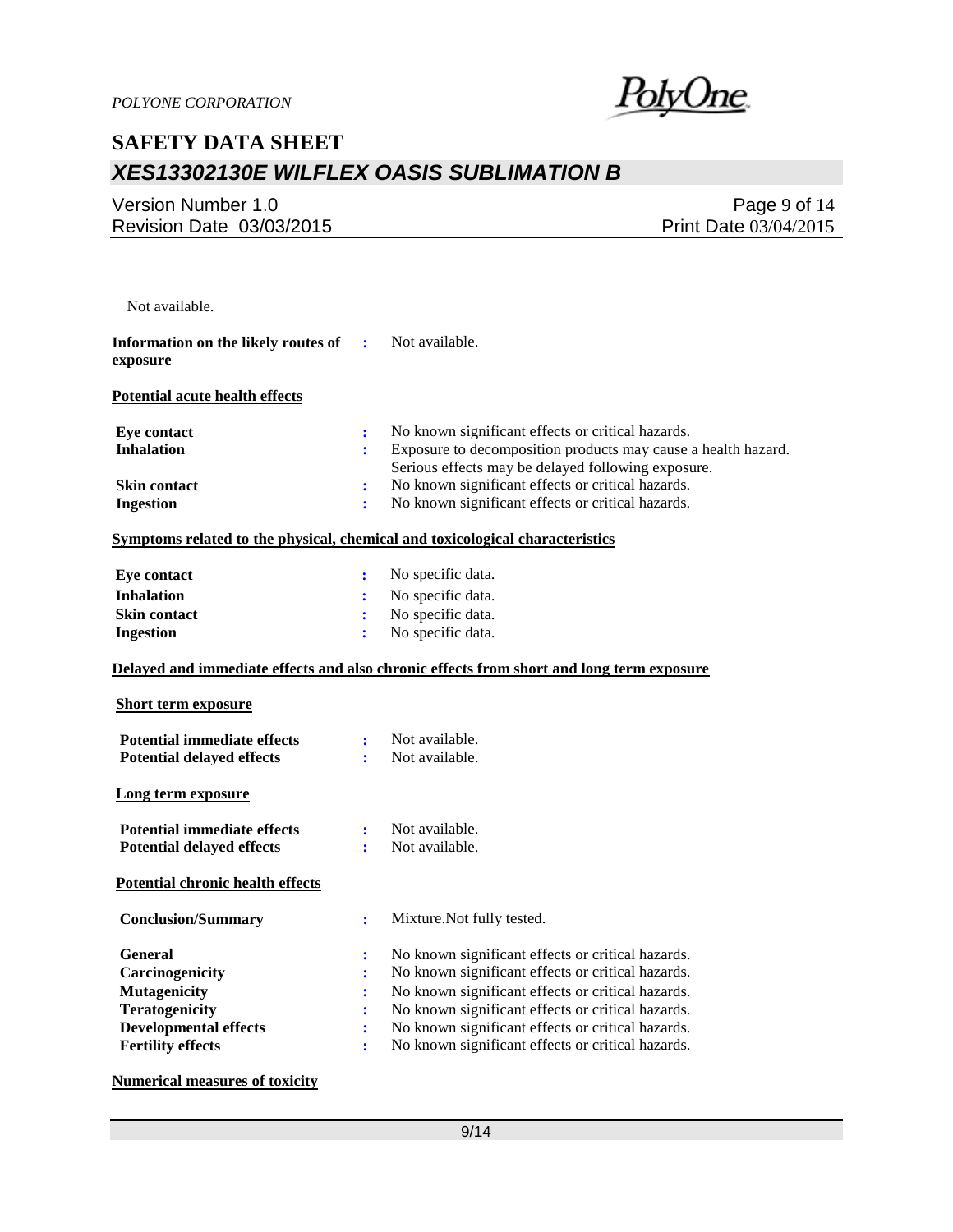

Version Number 1.0 Revision Date 03/03/2015

Page 10 of 14 Print Date 03/04/2015

#### **Acute toxicity estimates**

Not available.

# **Section 12. Ecological information**

**Toxicity**

| <b>Product/ingredient name</b> | <b>Result</b>                     | <b>Species</b>         | <b>Exposure</b> |
|--------------------------------|-----------------------------------|------------------------|-----------------|
| Urea                           |                                   |                        |                 |
|                                | Acute LC50 5,000 µg/l Fresh water | Fish - Giant gourami   | 96 h            |
|                                | Acute LC50 23,400 µg/l Fresh      | Fish - Rohu            | 96 h            |
|                                | water                             |                        |                 |
|                                | Acute LC50 16,700 µg/l Fresh      | Fish - Rohu            | 96 h            |
|                                | water                             |                        |                 |
|                                | Acute LC50 64,700 µg/l Fresh      | Fish - Rohu            | 96 h            |
|                                | water                             |                        |                 |
|                                | Acute LC50 0.000023 mg/l Fresh    | Fish - Mozambique      | 96 h            |
|                                | water                             | tilapia                |                 |
|                                | Acute EC50 3,910,000 µg/l Fresh   | Aquatic invertebrates. | 48h             |
|                                | water                             | Water flea             |                 |
|                                | Chronic NOEC 2,000 mg/l Fresh     | Fish - Indian catfish  | 30d             |
|                                | water                             |                        |                 |
| Poly(dimethylsiloxane)         |                                   |                        |                 |
|                                | Acute LC50 3,160 µg/l Fresh water | Fish - Channel catfish | 96 h            |
|                                | Acute LC50 37,790 µg/l Fresh      | Fish - Redear sunfish  | 96 h            |
|                                | water                             |                        |                 |
|                                | Acute LC50 3.160 mg/l Fresh       | Fish - Channel catfish | 96h             |
|                                | water                             |                        |                 |
|                                | Acute LC50 37.790 mg/l Fresh      | Fish - Redear sunfish  | 96 h            |
|                                | water                             |                        |                 |
|                                | Acute LC50 44.5 mg/l Fresh water  | Aquatic invertebrates. | 48h             |
|                                |                                   | Water flea             |                 |

**Conclusion/Summary :** Not available.

**Persistence and degradability**

**Conclusion/Summary :** Not available.

#### **Bioaccumulative potential**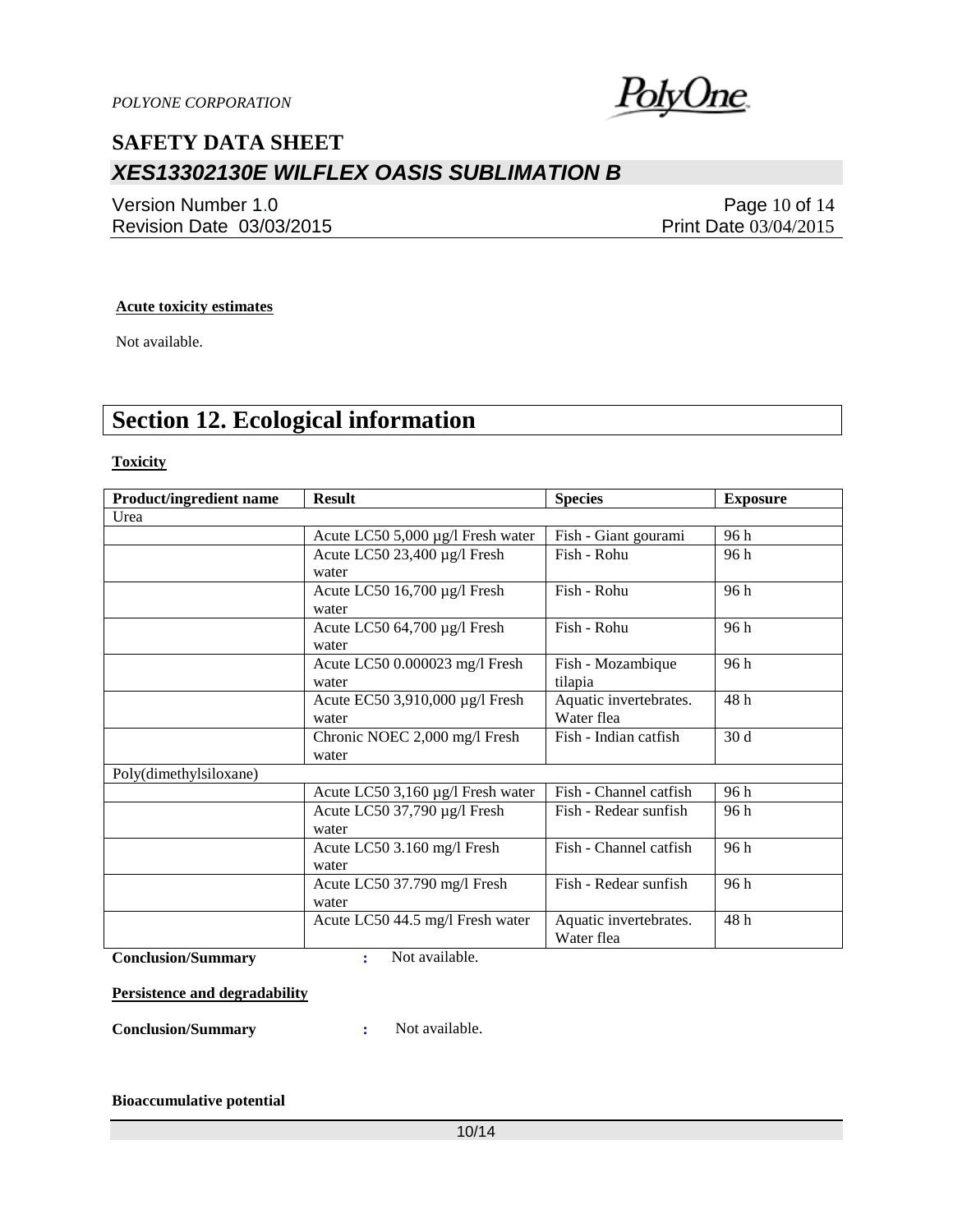

Version Number 1.0 Revision Date 03/03/2015

Page 11 of 14 Print Date 03/04/2015

| <b>Product/ingredient name</b> | LogPow        | BCF | <b>Potential</b> |
|--------------------------------|---------------|-----|------------------|
| Urea                           | 1. <i>. .</i> |     | low              |

#### **Mobility in soil**

| Soil/water partition coefficient<br>(KOC) | $\mathbf{R}$ | Not available.                                    |
|-------------------------------------------|--------------|---------------------------------------------------|
| Other adverse effects                     |              | No known significant effects or critical hazards. |

# **Section 13. Disposal considerations**

| Disposal methods | ÷ | The generation of waste should be avoided or minimized wherever<br>possible. Disposal of this product, solutions and any by-products<br>should at all times comply with the requirements of environmental<br>protection and waste disposal legislation and any regional local<br>authority requirements. Dispose of surplus and non-recyclable<br>products via a licensed waste disposal contractor. Waste should not be<br>disposed of untreated to the sewer unless fully compliant with the<br>requirements of all authorities with jurisdiction. Waste packaging<br>should be recycled. Incineration or landfill should only be considered<br>when recycling is not feasible. This material and its container must be<br>disposed of in a safe way. Empty containers or liners may retain some<br>product residues. Avoid dispersal of spilled material and runoff and<br>contact with soil, waterways, drains and sewers. |
|------------------|---|--------------------------------------------------------------------------------------------------------------------------------------------------------------------------------------------------------------------------------------------------------------------------------------------------------------------------------------------------------------------------------------------------------------------------------------------------------------------------------------------------------------------------------------------------------------------------------------------------------------------------------------------------------------------------------------------------------------------------------------------------------------------------------------------------------------------------------------------------------------------------------------------------------------------------------|
|                  |   |                                                                                                                                                                                                                                                                                                                                                                                                                                                                                                                                                                                                                                                                                                                                                                                                                                                                                                                                |

**United States - RCRA Acute hazardous waste "P" List:** Not listed

**United States - RCRA Toxic hazardous waste "U" List:** Not listed

### **Section 14. Transport information**

| U.S. DOT Classification | : Not regulated for transportation.     |
|-------------------------|-----------------------------------------|
| ICAO/IATA               | : Consult mode specific transport rules |
| IMO/IMDG (maritime)     | : Consult mode specific transport rules |

# **Section 15. Regulatory information**

| <b>U.S. Federal regulations</b> | United States - TSCA 12(b) - Chemical export notification: None |
|---------------------------------|-----------------------------------------------------------------|
|                                 | of the components are listed.                                   |
|                                 | United States - TSCA 4(a) - ITC Priority list: Not listed       |
|                                 | United States - TSCA 4(a) - Proposed test rules: Not listed     |
|                                 |                                                                 |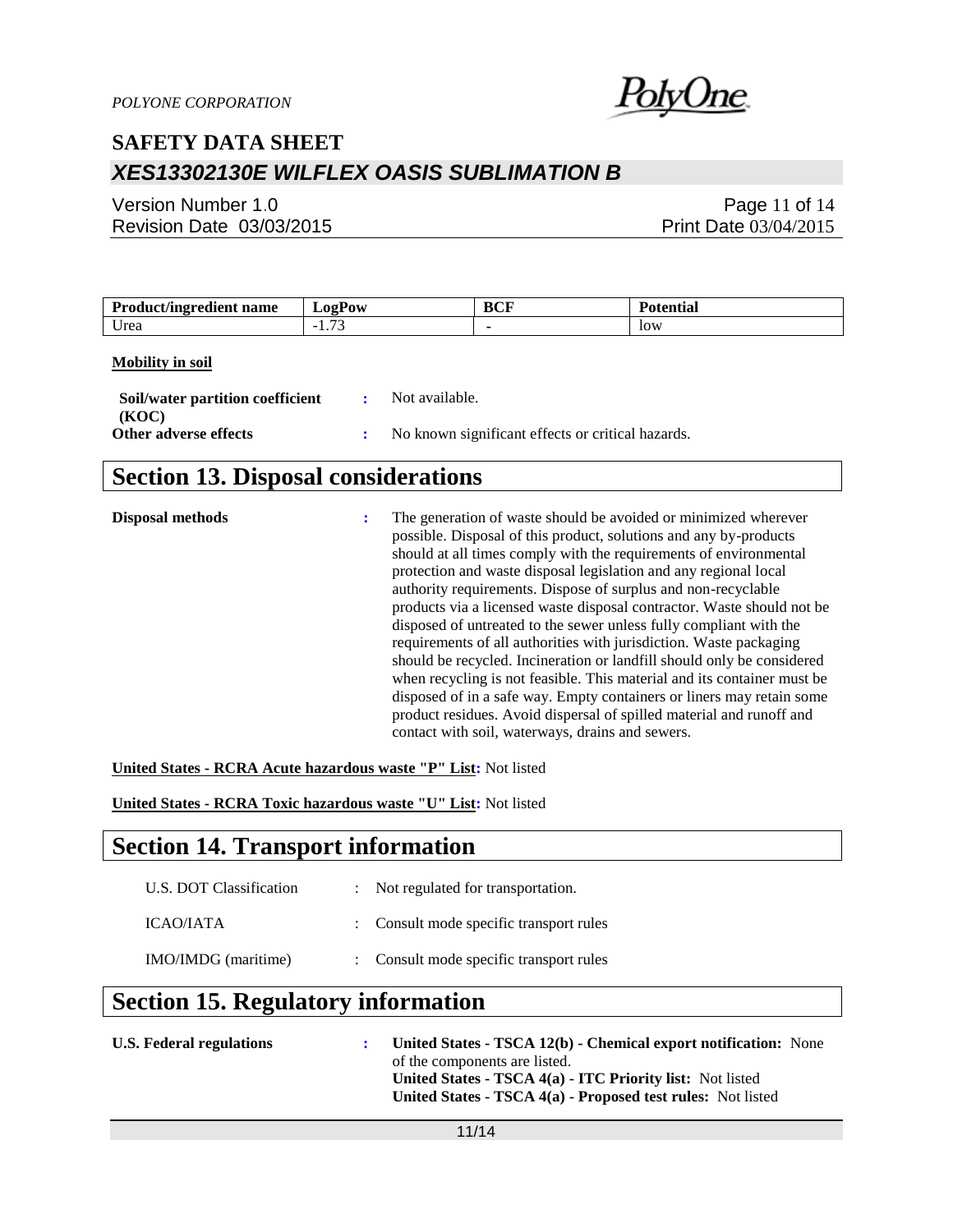Version Number 1.0 Revision Date 03/03/2015

Page 12 of 14 Print Date 03/04/2015

**United States - TSCA 4(f) - Priority risk review:** Not listed **United States - TSCA 5(a)2 - Final significant new use rules:** Not listed **United States - TSCA 5(a)2 - Proposed significant new use rules:**  Not listed **United States - TSCA 5(e) - Substances consent order:** Not listed **United States - TSCA 6 - Final risk management:** Not listed **United States - TSCA 6 - Proposed risk management:** Not listed **United States - TSCA 8(a) - Chemical risk rules:** Not listed **United States - TSCA 8(a) - Dioxin/Furane precusor:** Not listed **United States - TSCA 8(a) - Chemical Data Reporting (CDR):** Not determined **United States - TSCA 8(a) - Preliminary assessment report (PAIR):** Listed **Poly(dimethylsiloxane) United States - TSCA 8(c) - Significant adverse reaction (SAR):**  Not listed **United States - TSCA 8(d) - Health and safety studies:** Not listed **United States - TSCA 4(a) - Final Test Rules:** Listed **Alkenes, C12-24, chloro United States - EPA Clean water act (CWA) section 307 - Priority pollutants:** Listed **Benzene, methyl-United States - EPA Clean water act (CWA) section 311 - Hazardous substances:** Listed **United States - EPA Clean air act (CAA) section 112 - Accidental release prevention - Flammable substances:** Not listed **United States - EPA Clean air act (CAA) section 112 - Accidental release prevention - Toxic substances:** Not listed **United States - Department of commerce - Precursor chemical:**  Not listed **:** Not listed listed listed

| <b>Hazardous Air Pollutants (HAPs)</b>                 |            |
|--------------------------------------------------------|------------|
| Clean Air Act Section 602 Class I :                    | Not listed |
| <b>Substances</b>                                      |            |
| <b>Clean Air Act Section 602 Class II :</b> Not listed |            |
| <b>Substances</b>                                      |            |
| <b>DEA List I Chemicals (Precursor</b> : Not listed    |            |
| <b>Chemicals</b> )                                     |            |
| <b>DEA List II Chemicals (Essential :</b> Not listed   |            |
| <b>Chemicals</b> )                                     |            |

**Clean Air Act Section 112(b)**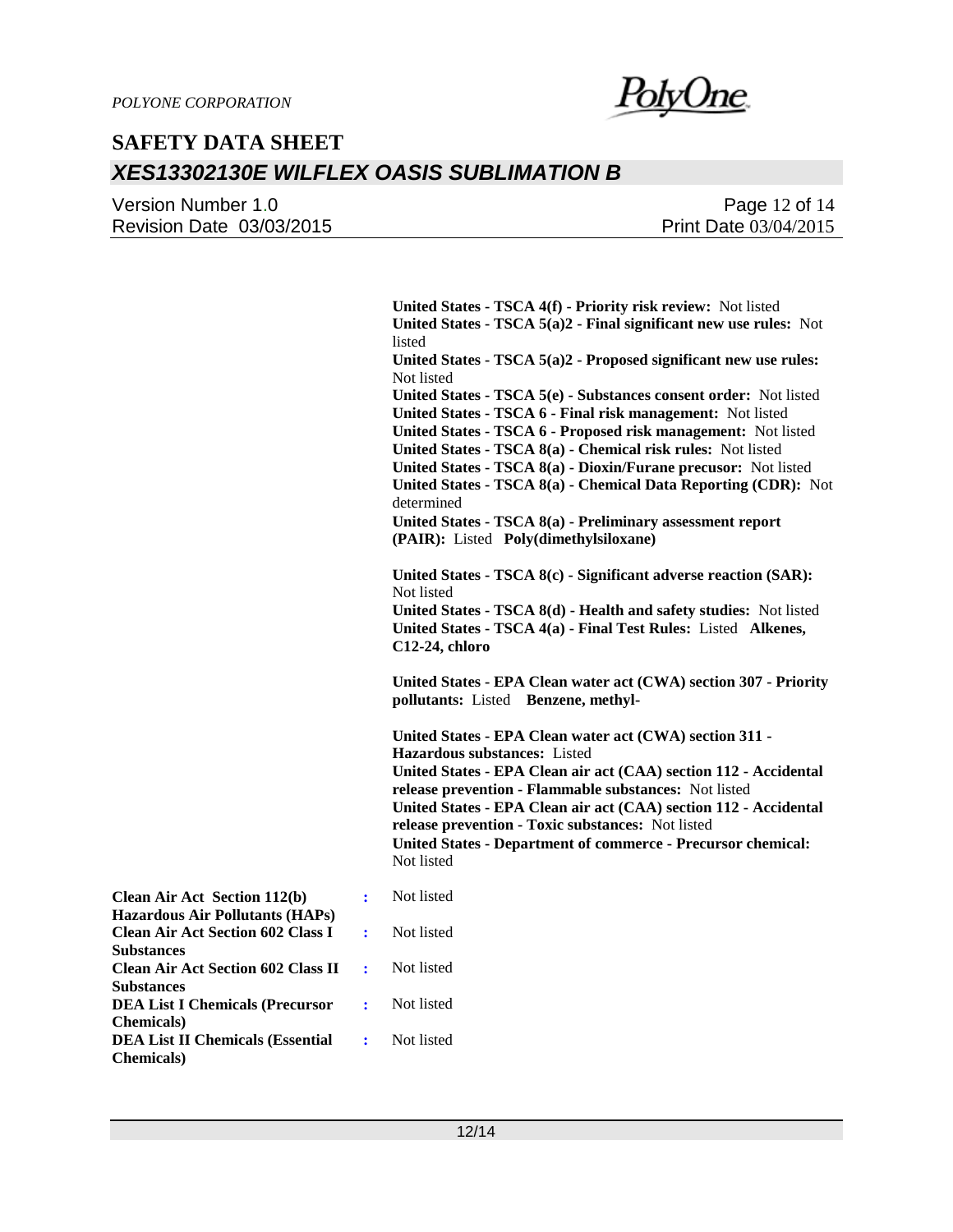

Version Number 1.0 Revision Date 03/03/2015

Page 13 of 14 Print Date 03/04/2015

#### **US. EPA CERCLA Hazardous Substances (40 CFR 302)**

not applicable

### **SARA 311/312**

**Classification :** Not applicable.

#### **Composition/information on ingredients**

| <b>Name</b>            | $\frac{0}{0}$ | <b>Classification</b> |
|------------------------|---------------|-----------------------|
| Urea                   | . <i>. .</i>  | AH                    |
| Poly(dimethylsiloxane) | ر -           | AH                    |

#### **SARA 313**

Not applicable.

#### **State regulations**

| <b>Massachusetts</b>    | : None of the components are listed. |  |
|-------------------------|--------------------------------------|--|
| <b>New York</b>         | None of the components are listed.   |  |
| <b>New Jersey</b>       | : None of the components are listed. |  |
| Pennsylvania            | : None of the components are listed. |  |
| $C_2$ Komio Duon $\ell$ |                                      |  |

#### **California Prop. 65**

This PolyOne product does not contain any chemical known to the State of California to cause cancer, or birth defects or other reproductive harm, in concentrations that require a warning notice under California's Proposition 65. This statement relies in part on information provided by the buyer of this PolyOne product. PolyOne does not control or have complete knowledge of the end uses to which that buyer or any other entity in the chain of distribution and marketing may put this PolyOne product. Therefore, the buyer of this PolyOne product, each entity that uses this PolyOne product in formulating another product, and each entity in the chain of distribution and marketing of any product that includes the material in this PolyOne product must make its own decision as to giving a Proposition 65 warning.

| United States inventory (TSCA 8b) : |   | All components are listed or exempted.                                                                                                                                                                                                                                                                                                        |
|-------------------------------------|---|-----------------------------------------------------------------------------------------------------------------------------------------------------------------------------------------------------------------------------------------------------------------------------------------------------------------------------------------------|
| Canada inventory                    | ÷ | Not determined.                                                                                                                                                                                                                                                                                                                               |
| <b>International regulations</b>    |   |                                                                                                                                                                                                                                                                                                                                               |
| <b>International lists</b>          | ÷ | <b>Australia inventory (AICS):</b> Not determined.<br><b>Taiwan inventory (CSNN):</b> Not determined.<br><b>Malaysia Inventory (EHS Register):</b> Not determined.<br><b>EINECS:</b> Not determined.<br><b>Japan inventory:</b> Not determined.<br><b>China inventory (IECSC):</b> Not determined.<br><b>Korea inventory:</b> Not determined. |